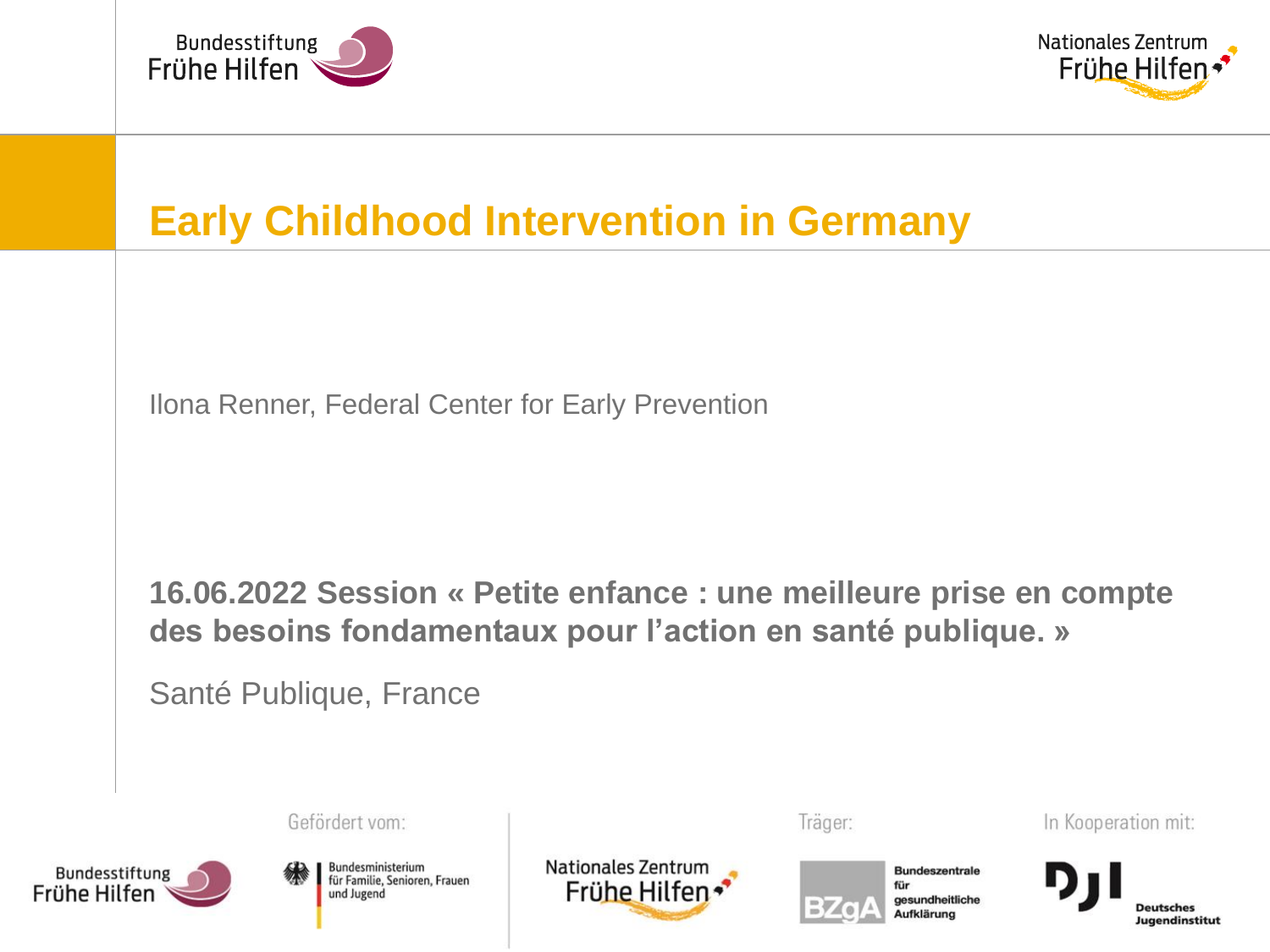



# **Early Childhood Intervention in Germany**

**2006: Start of the Federal Government's commitment**

- $\triangleright$  Gaps in the child protection system became obvious (Keving)
- $\triangleright$  KiGGs Study: 20 percent of children show mental health problems

### **Analysis:**

- $\triangleright$  Increased risk of adversities in childhood.
- $\triangleright$  Poor child health and developmental outcomes,

*are both statistically linked to psychosocial burden* 



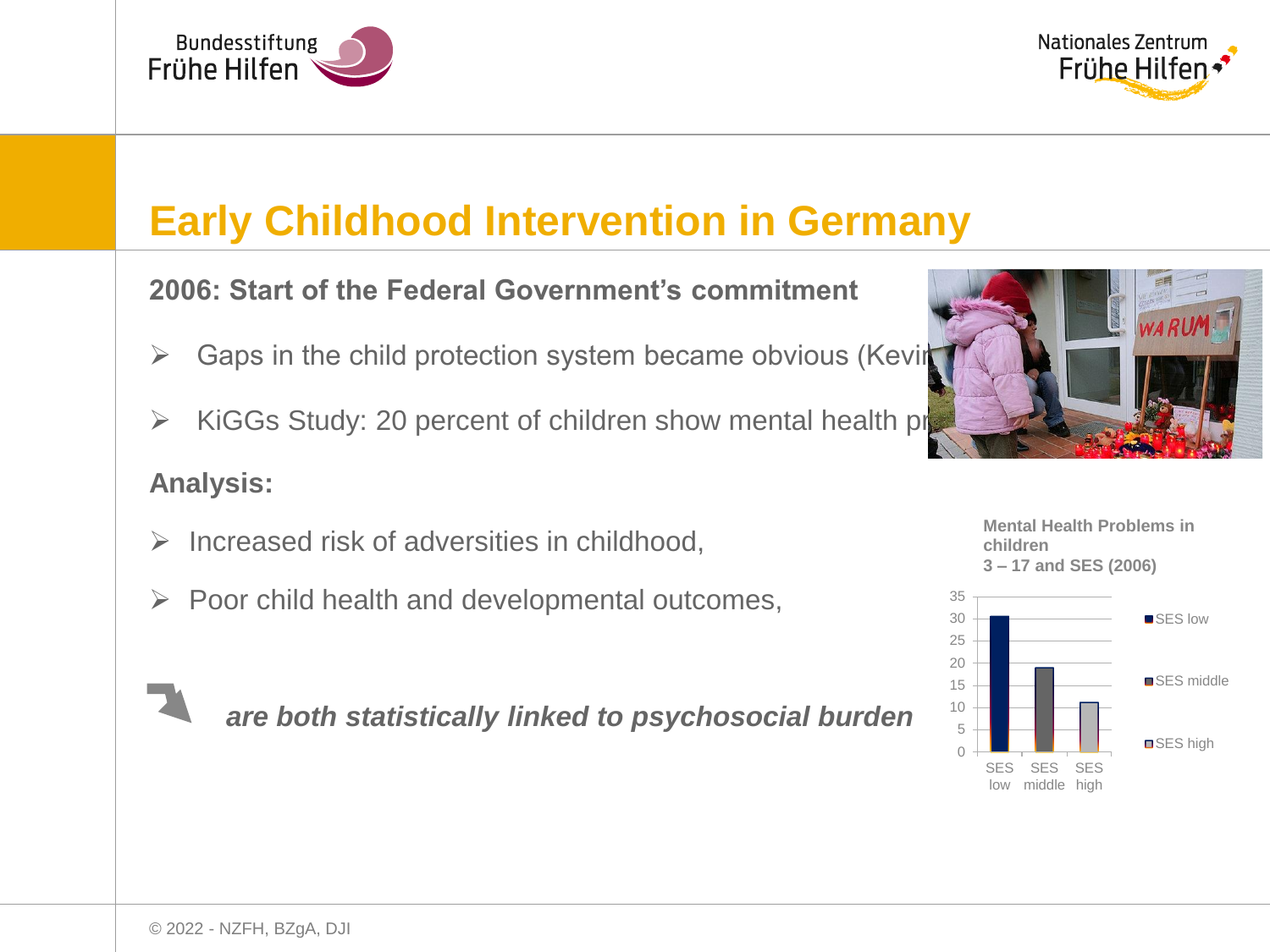

**Nationales Zentrum** Frühe Hilfen

### **Psychosocial burdens like…**

- …high parental stress
- …poverty
- …symptoms of parental mental health disorders
- …parental adverse childhood experiences
- …frequent conflicts
- …young parenthood



 $\triangleright$  poor parental capabilities



 $\triangleright$  Children's poor health and developmental outcomes

### $\triangleright$  risk of maltreatment

*Salzmann D, Lorenz S, Sann A, Fullerton B, Liel C, Schreier A, Eickhorst A, Walper S. How are families with small children in Germany? In: ECI Data Report 2017. Köln*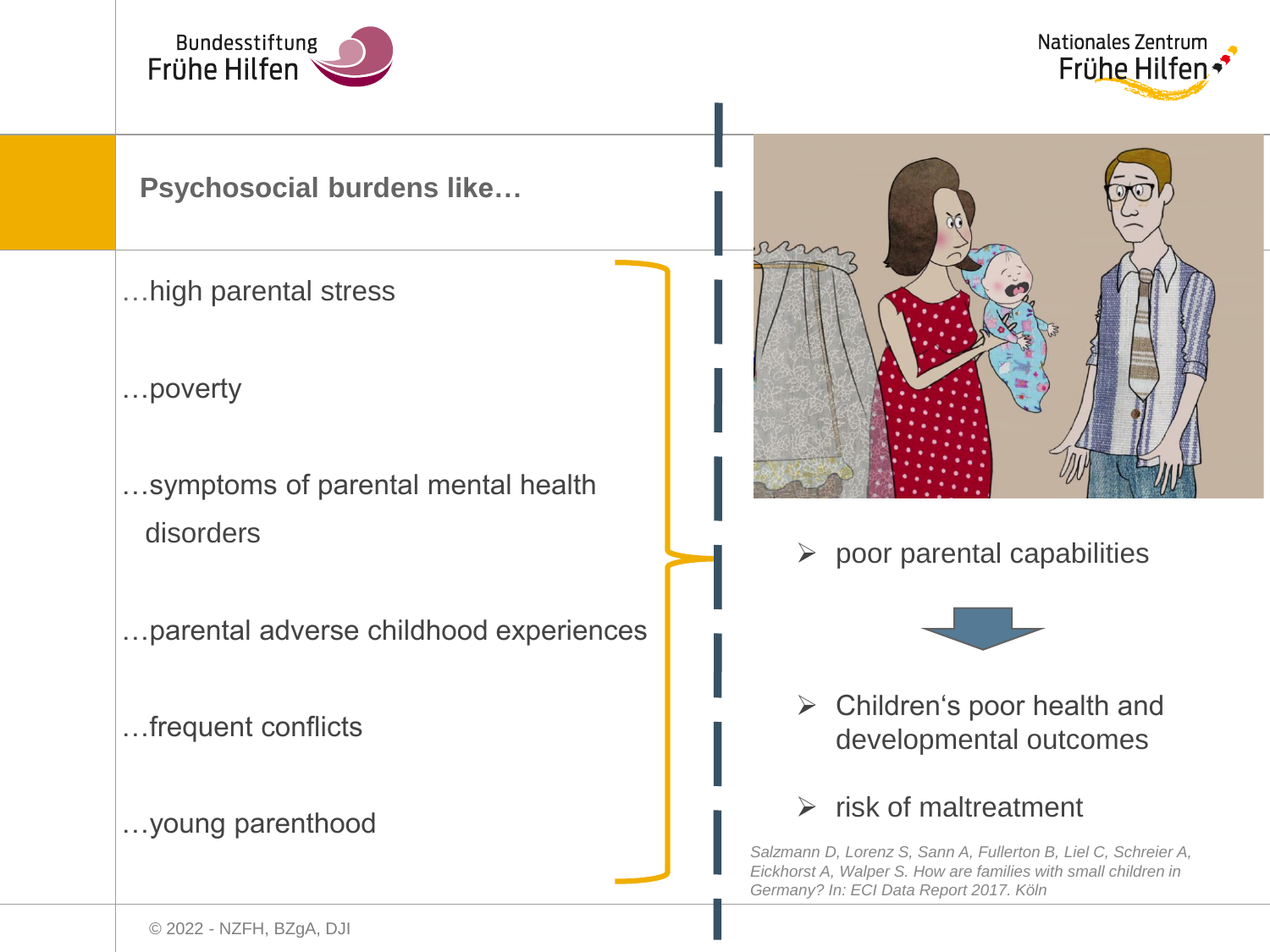



## **Early Childhood Intervention. Federal Program**

**Vision: Equal opportunities for all children** (WHO Nurturing Care Framework)

> **Every child has the right to grow up healthy and save** (Administrative Agreement between the Federal Government and the Länder)

**Goal: Improved psychosocial care for families in need** (targeted support)

**Strategy:** Support should be **prevention oriented; strictly voluntary**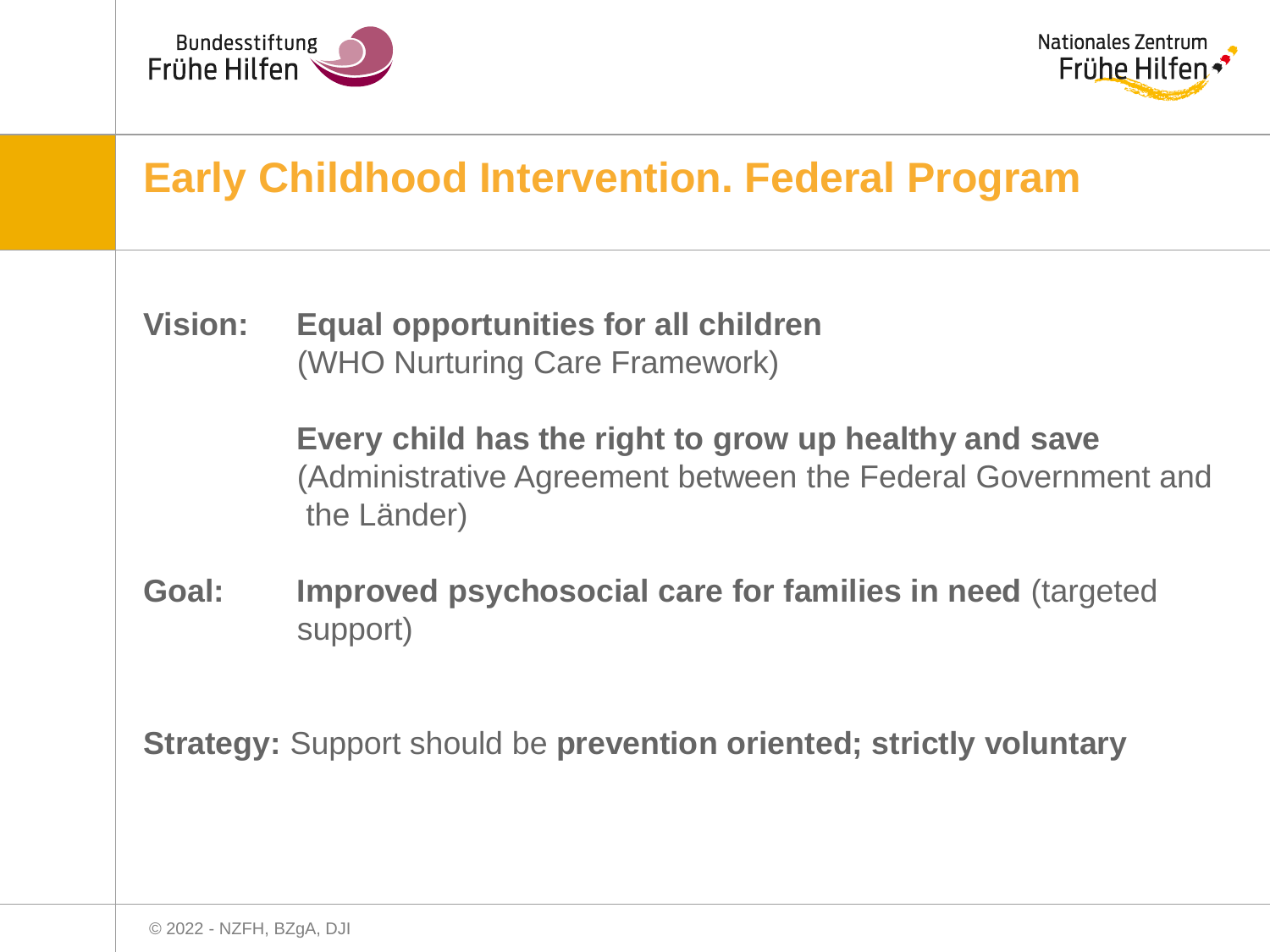



# **Early Childhood Intervention in Germany. Core Elements of the Federal Program**

### **Cross-sectoral ECI Networks**

- $\triangleright$  Ca. 550 municipalities, network coordinators
- $\triangleright$  Members: health, social services, others

#### **Voluntary targeted support**

 $\triangleright$  E.g. longterm home visiting services by healthcare professionals with additional qualification (family midwives, nurses)

### **"Pilotage Services" in health settings**

 $\triangleright$  early identification, counselling, referral to support services

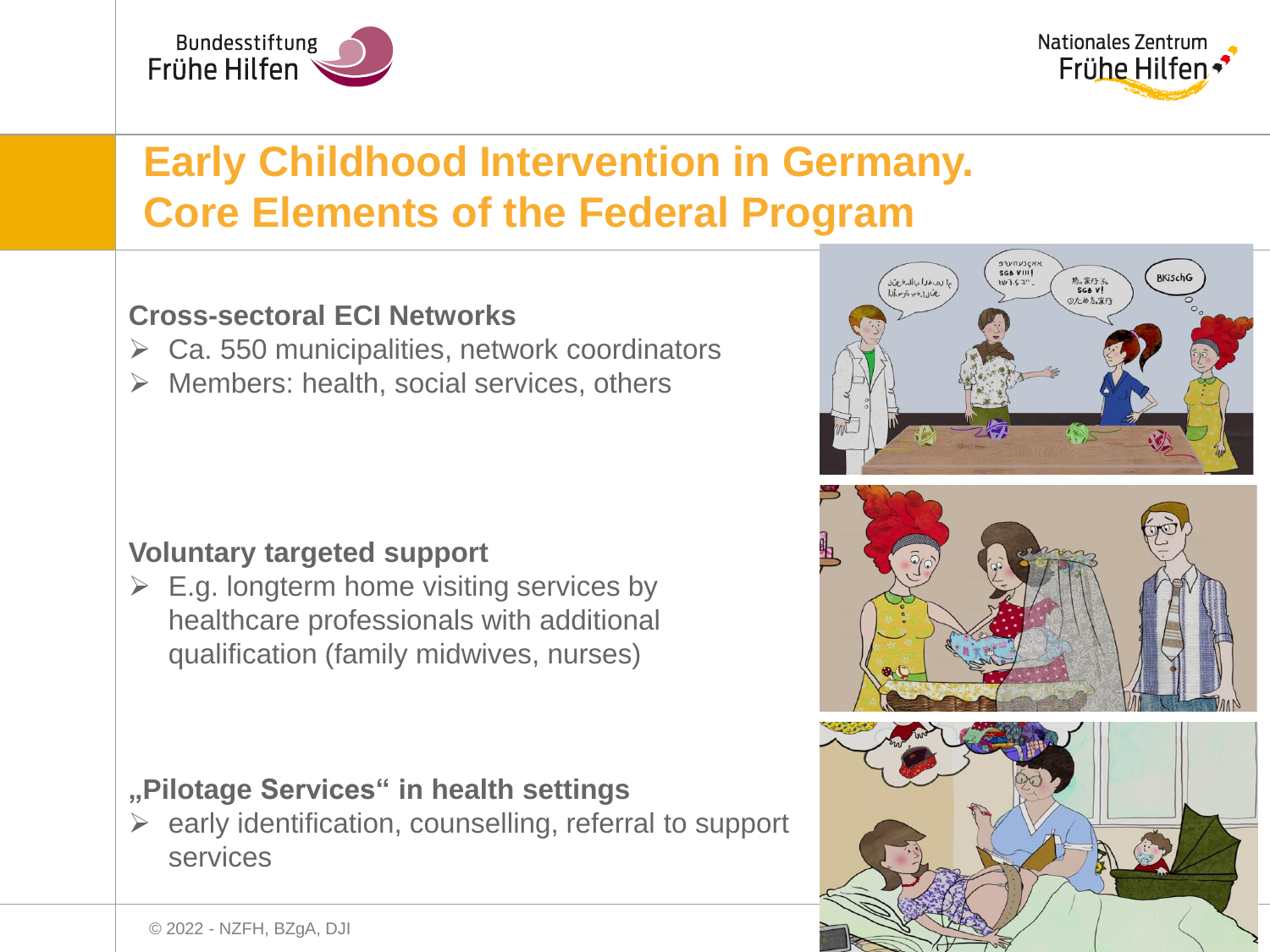